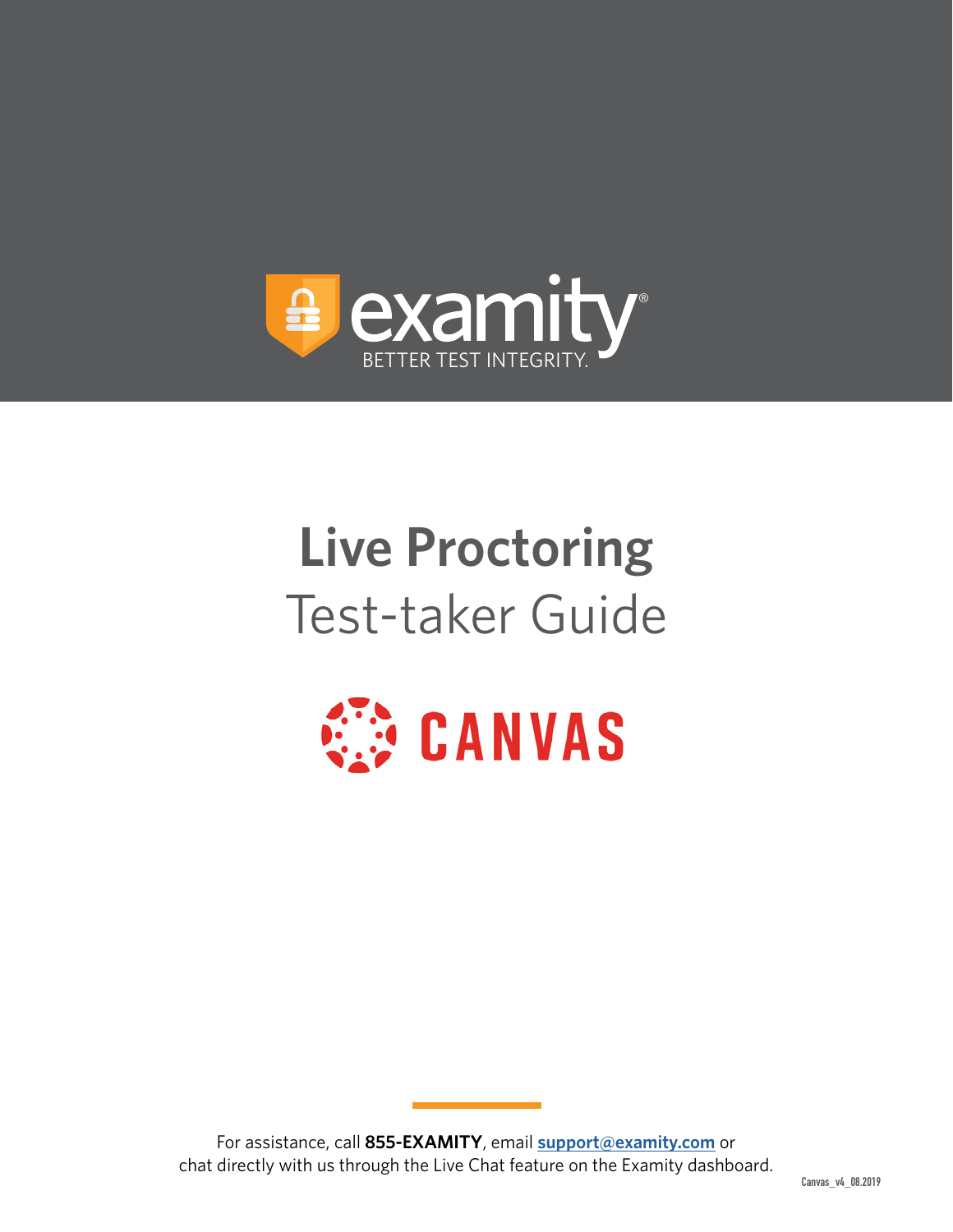

# **Table of Contents**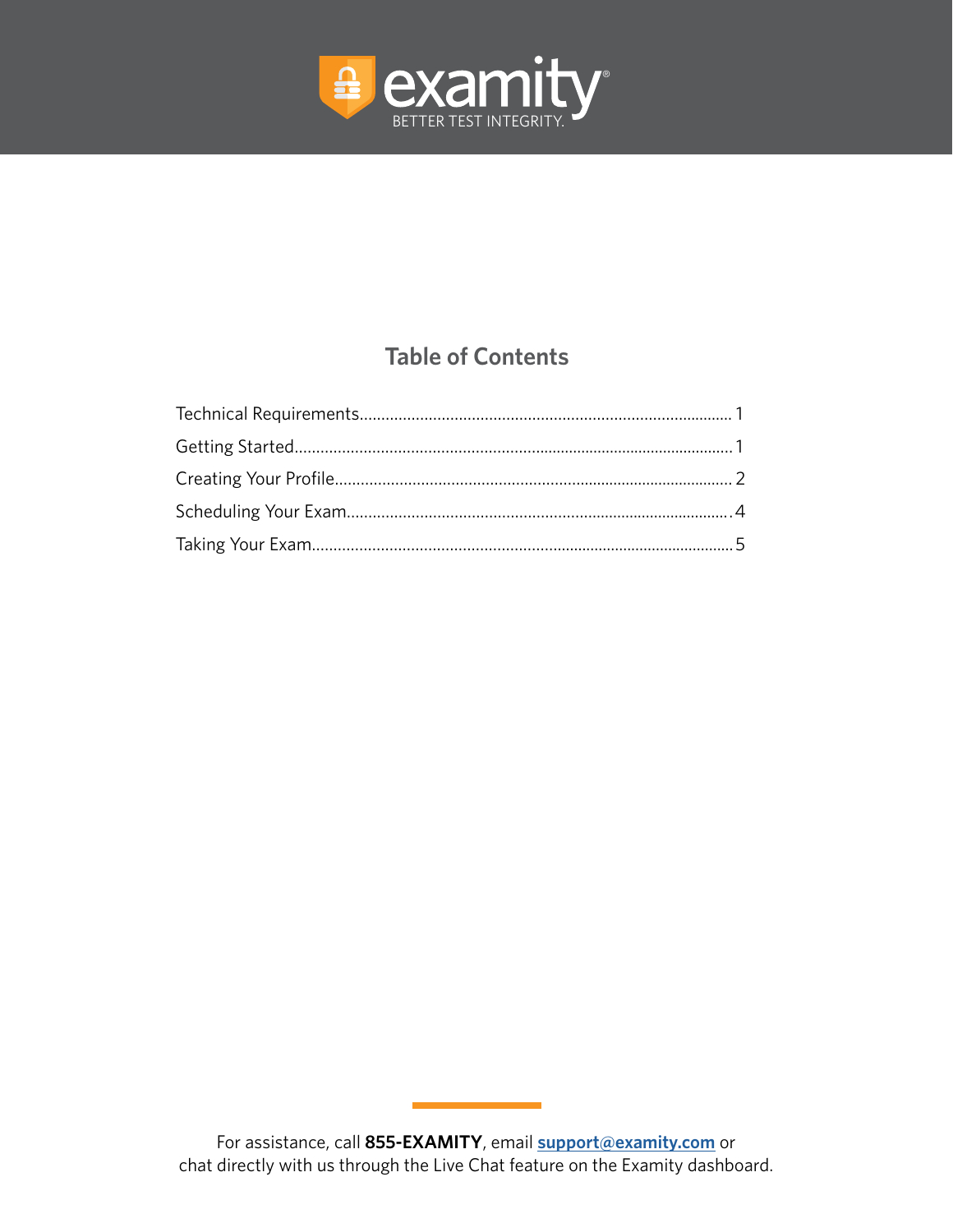

#### **Technical Requirements**

Before your exam, please confirm you meet Examity's technical requirements

- **Browser:** Please disable your pop-up blocker
- **Equipment:**
	- Desktop or laptop computer (tablets and Chromebooks are not supported)
	- Built-in or external webcam
	- Built-in or external microphone
	- Built-in or external speakers
- **Internet:** An upload and download speed of 2Mbps

#### **Getting Started**

Examity is easily accessible through Canvas. To log in to Examity, open Canvas, navigate to your course and select the Examity link. This will bring you to the Examity dashboard.

| $\bullet\bullet\bullet$                                                                          |                                                           | $\equiv$                                                          |
|--------------------------------------------------------------------------------------------------|-----------------------------------------------------------|-------------------------------------------------------------------|
|                                                                                                  |                                                           | examity <sup>®</sup>                                              |
| My Profile<br><b>Start Exam</b><br><b>Schedule Exam</b><br><b>Reschedule/Cancel</b><br>Dashboard | <b>Exam Tools</b><br>Logout                               | Phone Support 855-EXAMITY<br><b>IEmail Support I</b><br>Live Chat |
| Dashboard                                                                                        |                                                           |                                                                   |
|                                                                                                  | <b>Start Exam</b><br>Begin scheduled exam.                |                                                                   |
| My Profile<br>Upload ID. Enter security questions. Confirm time<br>zone.                         | <b>Schedule Exam</b><br>بالماء<br>щÓ<br>Make appointment. | <b>Reschedule/Cancel</b><br>蚩<br>Change appointment.              |

**TIP:**

The Examity dashboard is where you will schedule, reschedule or cancel exams. In addition, your dashboard offers access to create and edit your profile information.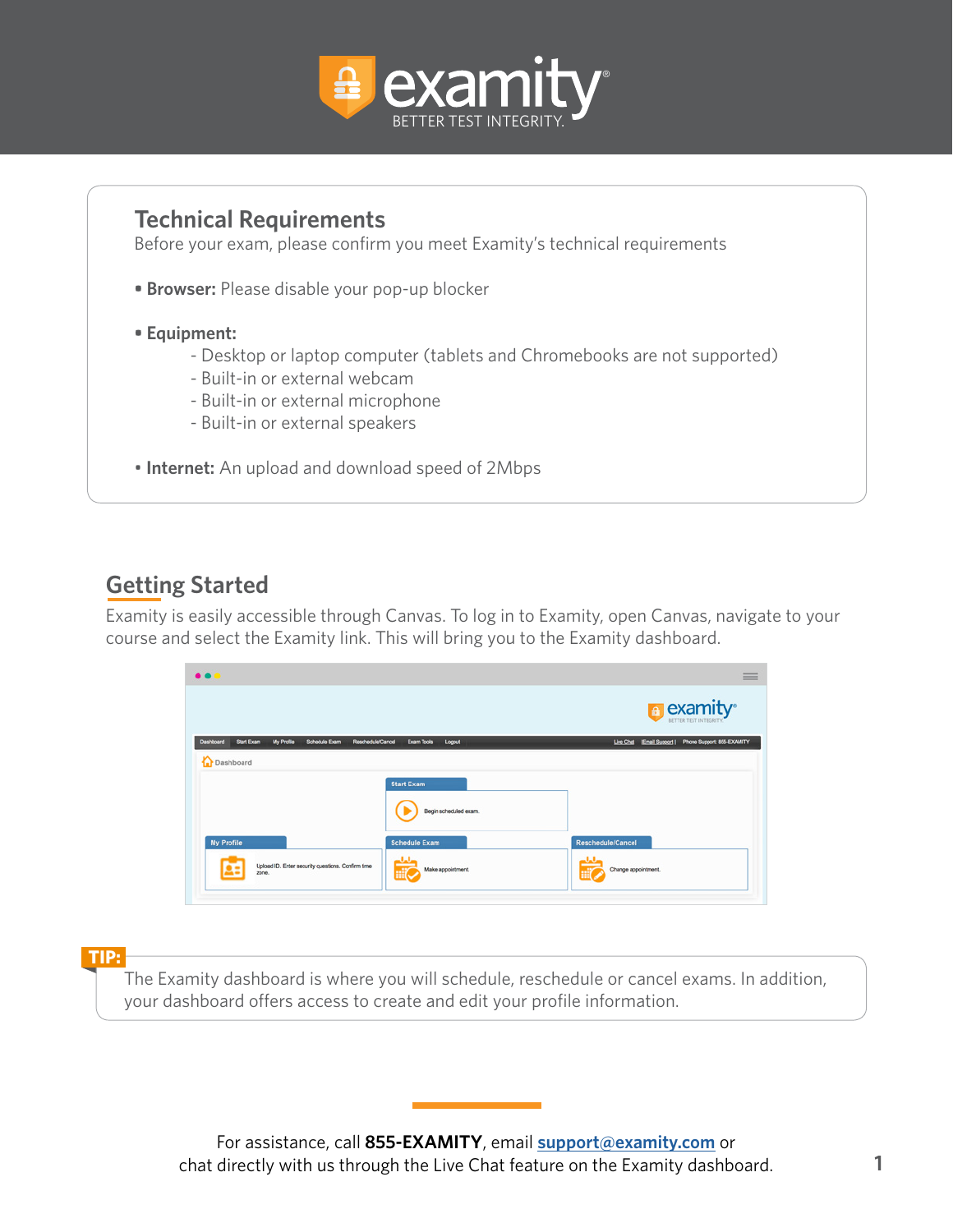

## **Creating Your Profile**

Prior to scheduling or taking an exam with Examity, you must complete your profile. To create or finish your Examity profile, please select the "My Profile" icon on the Examity dashboard.

| $\bullet\bullet\bullet$                                                                                          | $\equiv$                                                |
|------------------------------------------------------------------------------------------------------------------|---------------------------------------------------------|
|                                                                                                                  | e examity <sup>®</sup>                                  |
| Start Exam<br>My Profile<br>Schedule Exam<br>Exam Tools<br>Dashboard<br>Reschedule/Cancel<br>Logout<br>Dashboard | Phone Support: 855-EXAMITY<br>Live Chat Email Support I |
| <b>Start Exam</b>                                                                                                |                                                         |
| Begin scheduled exam.                                                                                            |                                                         |
| My Profile<br><b>Schedule Exam</b>                                                                               | <b>Reschedule/Cancel</b>                                |
| ولول<br>Upload ID. Enter security questions. Confirm time<br>23<br>Make appointment.<br>zone.                    | باراء<br>Change appointment.<br>F                       |
|                                                                                                                  |                                                         |

You can create your profile in four simple steps:

- **1.** Choose your time zone. **Please be advised**, your time zone must reflect the location in which you plan on testing.
- **2.** Upload a picture of your ID. **Please note**, for verification purposes, you will need to bring this ID with you every time you take a test.
- **3.** Select and answer three unique security questions.
- **4.** Enter your biometric keystroke signature.

| • • •                                                                                                                                                                                                                                                                                                                                                                                                                                               | $\equiv$                                                                                                                                                                                                                                                                                                                                                                                                                                                                                                          |
|-----------------------------------------------------------------------------------------------------------------------------------------------------------------------------------------------------------------------------------------------------------------------------------------------------------------------------------------------------------------------------------------------------------------------------------------------------|-------------------------------------------------------------------------------------------------------------------------------------------------------------------------------------------------------------------------------------------------------------------------------------------------------------------------------------------------------------------------------------------------------------------------------------------------------------------------------------------------------------------|
|                                                                                                                                                                                                                                                                                                                                                                                                                                                     | e examity <sup>®</sup><br><b>RETTER TEST INTEGRI</b>                                                                                                                                                                                                                                                                                                                                                                                                                                                              |
| Schedule Exam Reschedule/Cancel Exam Tools Logost<br><b>Deshiboard</b><br><b>Clark Exam</b><br>My Profile                                                                                                                                                                                                                                                                                                                                           | examiKNOW <sup>4</sup>                                                                                                                                                                                                                                                                                                                                                                                                                                                                                            |
| My Profile<br><b>Computer Requirements Check</b><br><b>Exam Requirements</b><br>O Time zone<br>$Q_{\text{max}}$ and $Q_{\text{max}}$<br>$Q_{\text{maxmax} \approx 0}$<br>O managy <sup>®</sup><br><b>Account Information</b><br><b>First Name</b><br>Examity<br><b>Students</b><br><b>Last Name</b><br>+21-0220-222-222222<br>StudentR@examity.com<br>Email<br><b>Phone Number</b><br>Eastern Time (UTC-05:00:00)<br><b>Time Zone</b><br><b>TOP</b> | This information will be used for future verification. Please select questions that you can accurately remember.<br><b>Security Question #1</b><br>What is the middle rame of your pidest child.<br>Answer<br>What is your cident couple's first name?<br><b>Security Question #2</b><br>Answer<br>That was plus Childhood to insered<br><b>Security Question #3</b><br>Answer<br><b>Save Canad</b><br>examilitiev *<br>This information will be used for future verification. Please type as you normally would. |
| examiSHOW <sup>®</sup><br>- Take a picture of your photo ID using a smartphone, camera or webcam.<br>. Save the image of the picture to your PC.<br>. Upload the image from your PC to Examity.<br>Choose File No file chosen<br><b>Upined</b>                                                                                                                                                                                                      | Enter First Name<br>(example: john)<br>(NO CAPS)<br><b>Enter Last Name</b><br>(example: smith)<br>(NO CAPS)<br>Enter First Name and Last Name<br>(example: johnsmith)<br>(NO CAPS, NO SPACES)<br>Re-enter First Name and Last Name<br>(example: johnsmith)<br>(NO CAPS, NO SPACES)<br>"Save Cancel"                                                                                                                                                                                                               |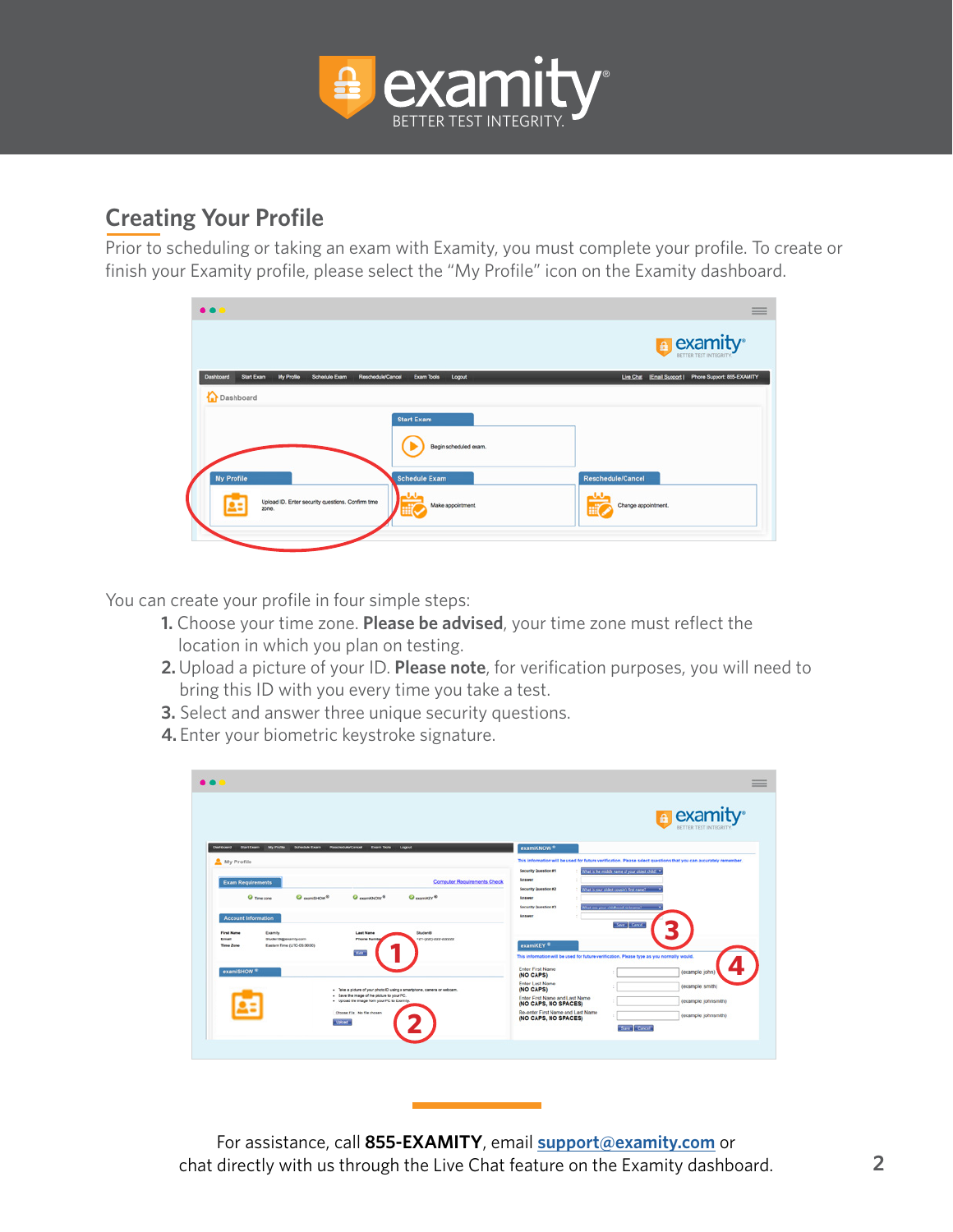

Once your profile is complete, you are strongly encouraged to run a computer requirements check. To complete check, click in the upper right-hand corner of the "My Profile" page. You should run the computer requirements check on the same machine you will be using to take the exam.

| $\bullet\bullet\bullet$<br>≡                                                                                                                                               |
|----------------------------------------------------------------------------------------------------------------------------------------------------------------------------|
| <b>J</b> examity <sup>®</sup><br>$\mathbf{a}$<br>BETTER TEST INTEGRITY                                                                                                     |
| Reschedule/Cancel<br>Live Chat   Email Support   Phone Support 855-EXAMITY<br>Dashboard<br><b>Start Exam</b><br>My Profile<br><b>Schedule Exam</b><br>Exam Tools<br>Logout |
| $\pm$ examity<br>BETTER TEST INTEGRIT                                                                                                                                      |
| Examity will ensure your computer is ready.                                                                                                                                |
| <b>Operating System</b><br>Webcam<br>Microphone<br>Mac OS 10.13.6<br>Ready<br>Ready<br>Ready                                                                               |
| Browser<br>Chrome 72.0.3626.109<br><b>Internet Speed</b><br>Ready<br>Proceed. Speed is acceptable.                                                                         |
| It may require up to 60 seconds to verify your internet speed.                                                                                                             |
| Next:                                                                                                                                                                      |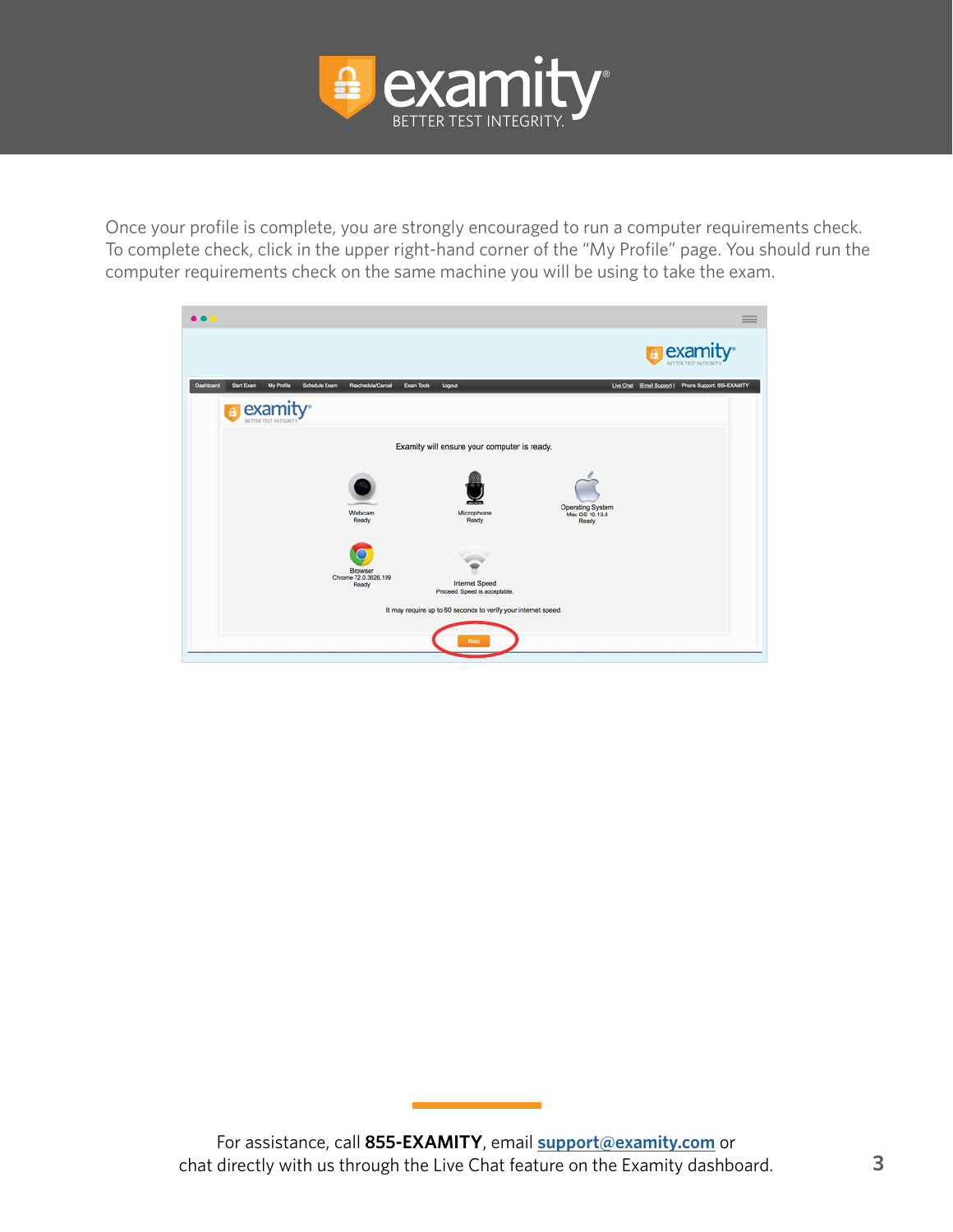

### **Scheduling Your Exam**

Whether you would like to take an exam now, or in the future, you must first schedule your exam by selecting the "Schedule Exam" icon on the Examity dashboard.



Locate your instructor, course, and exam in the drop-down menu. Next, select a date and time, and click "Schedule." If you are scheduling your exam within 24 hours, please confirm on-demand scheduling is adjusted to "on."

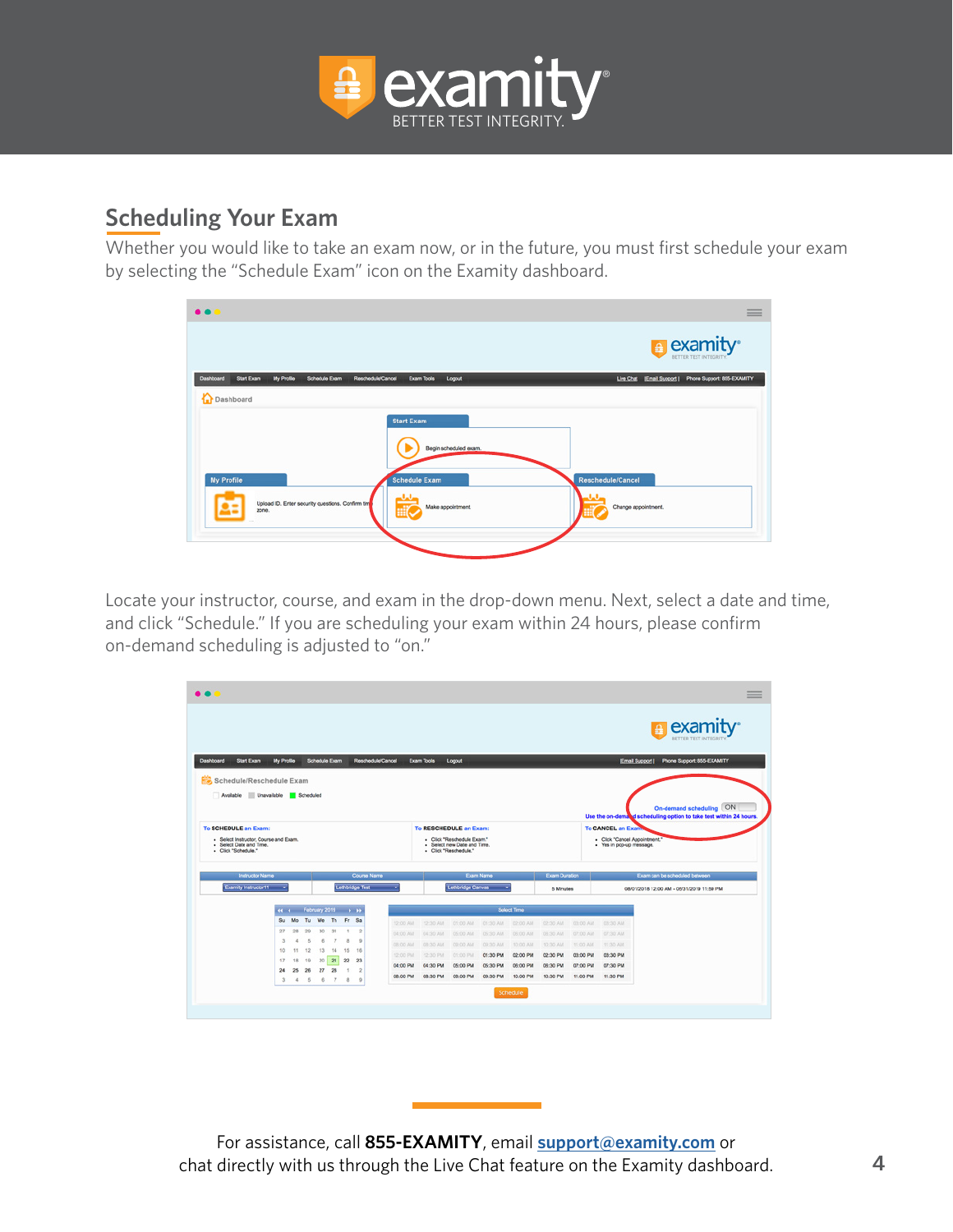

# **Taking Your Exam**

On the day and time of your exam, please return to the Examity dashboard, and click the "Start Exam" icon.



To continue, click on the "Connect to Proctoring" button to launch your proctoring session and begin your test.

|                                       |                                                                               |                                                  |                                                                       |                  | <b>a</b> examity <sup>®</sup>                |
|---------------------------------------|-------------------------------------------------------------------------------|--------------------------------------------------|-----------------------------------------------------------------------|------------------|----------------------------------------------|
| <b>Start Exam</b><br><b>Dashboard</b> | My Profile<br>Schedule Exam                                                   | Reschedule/Cancel<br><b>Exam Tools</b><br>Logout |                                                                       | Live Chat        | Phone Support 855-EXAMITY<br>Email Support I |
| <b>Start Exam</b>                     |                                                                               |                                                  |                                                                       |                  |                                              |
| Step 1                                |                                                                               |                                                  | Please turn OFF pop-up blocker on your browser before you start exam. |                  |                                              |
| Step 2-                               | Examity extension is already installed. Please proceed to step 2 and click on |                                                  |                                                                       |                  |                                              |
| Exam ID                               | Course Name                                                                   | <b>Exam Name</b>                                 | <b>Exam Date</b>                                                      | <b>Exam Time</b> | <b>Connect to Proctoring</b>                 |
| 710072932                             | Machine Learning                                                              | Quiz 3                                           | 02/20/2019                                                            | 1:30 PM          |                                              |

Proctor support will walk you through the authentication process. You will be asked to:

- **1**. Verify your identity. Make sure you have your photo ID with you. You will be required to hold the ID in front of your webcam. The proctor will need to see both your name and photo clearly.
- **2.** Review the exam rules.
- **3.** Show your desk and workspace. The proctor will ask you to complete a 360° room pan and desk sweep with your webcam. This is to ensure your workspace is clear of any materials unauthorized by your instructor.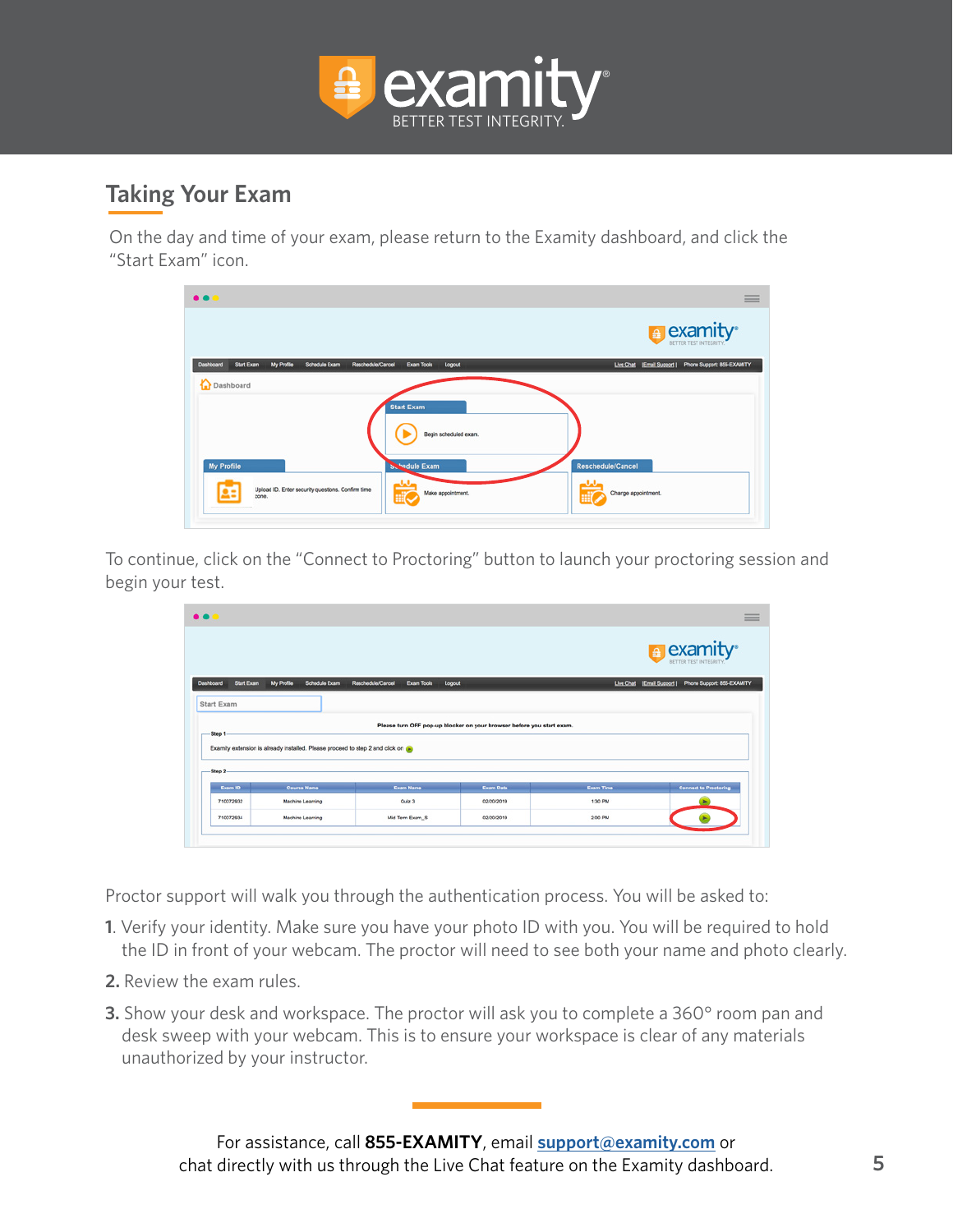

#### **examiKNOW**

You will now be prompted to answer a previously selected security question. Once you have entered your answer, please press the "Submit" button.

| $\bullet\bullet\bullet$                                                                                                      | $\equiv$                                            |
|------------------------------------------------------------------------------------------------------------------------------|-----------------------------------------------------|
|                                                                                                                              | a examity <sup>®</sup><br>RETTER TEST INTEGRITY     |
| Exam Tools Logout<br>Deshboard<br><b>Start Exam</b><br><b>My Profile</b><br><b>Schedule Exam</b><br>Reschedule/Cancel        | Live Chat Email Support   Phone Support 855-EXAMITY |
| Answer questions                                                                                                             |                                                     |
| $\widehat{\mathbb{C}}$<br>$\circ$<br>examixNOW <sup>®</sup><br>examitery®<br>coamistoup®<br>User Agreement<br>Launch & Begin |                                                     |
| Question : What was your childhood nickname?                                                                                 |                                                     |
| You have three attempts to answer the above question.                                                                        |                                                     |
| Note that answers are not case-sensitive.<br>Submit                                                                          |                                                     |
|                                                                                                                              |                                                     |
|                                                                                                                              |                                                     |
|                                                                                                                              |                                                     |

#### **examiKEY**

You will now be asked to enter your biometric keystroke signature. Once you have entered your signature, select the "Submit" button.

| $\bullet\bullet\bullet$                                                                                                                    | $=$<br>__                                          |
|--------------------------------------------------------------------------------------------------------------------------------------------|----------------------------------------------------|
|                                                                                                                                            | examity <sup>®</sup>                               |
| <b>Start Exam</b><br><b>My Profile</b><br>Schedule Exam<br><b>Exam Tools</b><br>Logout<br>Deahboard<br>Reschedule/Cancel<br>Type your name | Live Chat Email Support   Phone Support 855-EXAMTY |
| examikEY <sup>®</sup><br>examiSNAP®<br>examilOWOW <sup>®</sup><br>User Agreement<br>Launch & Begin                                         |                                                    |
| Enter First Name<br>(NO CAPS)<br>Enter Last Name<br>(NO CAPS)<br>Enter First Name and Last Name<br>(NO CAPS, NO SPACE o)<br>Submit         |                                                    |
|                                                                                                                                            |                                                    |